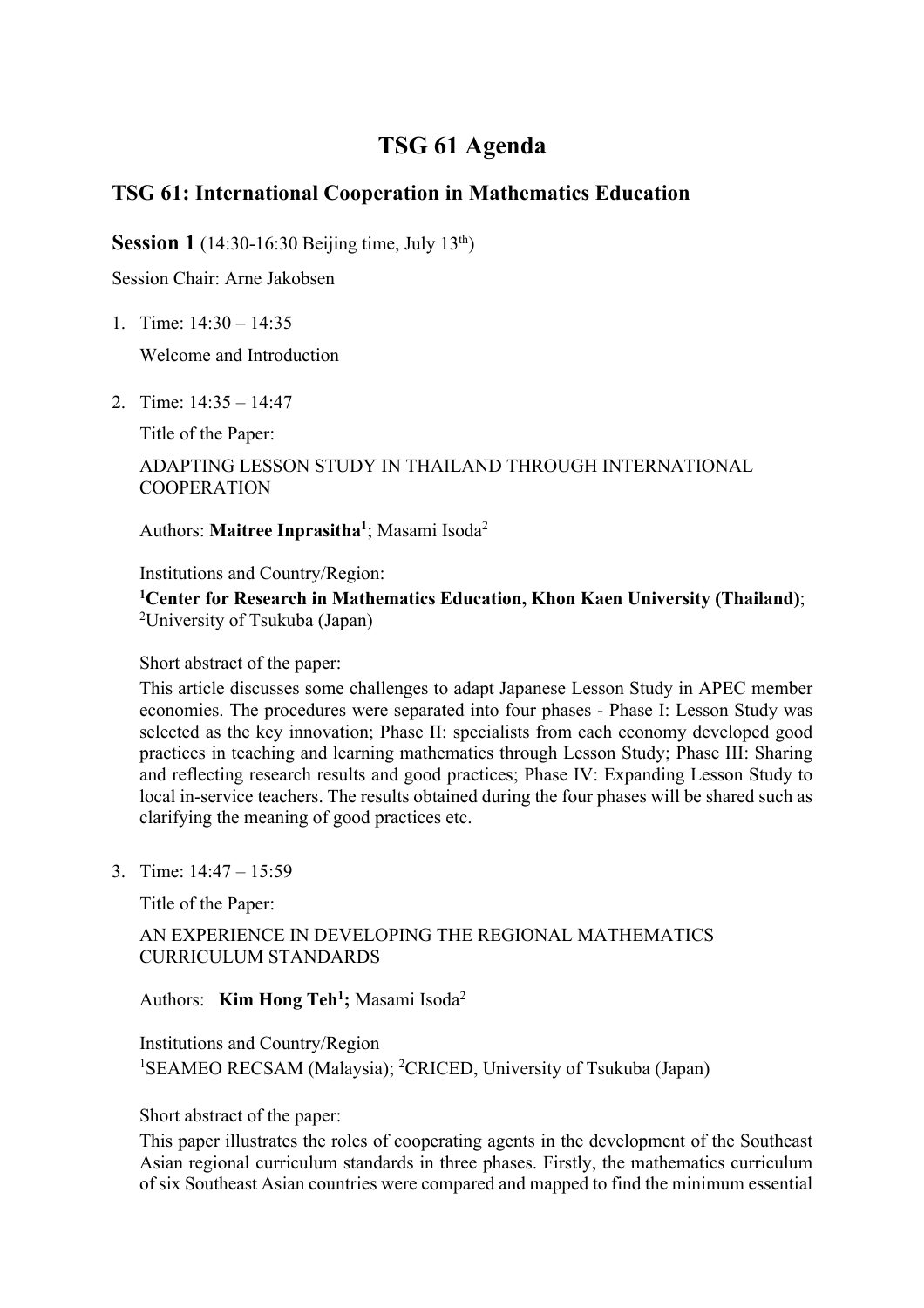contents. However cultural language constraints affected and impacted the outcomes. Secondly, the proposed curriculum standards were benchmarked against the curriculum standards of advanced countries. However, there were difficulties in identifying the necessary competencies. Thirdly, a 21st-century curriculum framework was established with the collaboration of local and global agents. The guidance of the consultant and international experts were crucial in elevating the curriculum standards to an international level and resolving the challenges encountered in consolidating the perspectives of diverse background.

4. Time: 15:59 – 15:11

## Title of the Paper: FOSTERING GLOBAL CITIZENSHIP IN MATHEMATICS CLASSROOMS

Authors: **Russasmita Sri Padmi1 ;** Gabriel Matney2

Institutions and Country/Region: <sup>1</sup>SEAMEO QITEP in Mathematics, Yogyakarta (Indonesia); 2 Bowling Green State University, Ohio (USA)

Short abstract of the paper:

Mathematics has long been viewed as the science language of the world. There is a need to explore the potential of mathematics to be the platform to foster global citizenship education. English speaking high school students from US and Indonesia, participated in a mathematical modelling cross-border lesson, to discuss and generate solutions to a problem related to a global issue. This paper will highlight the process of the cooperation; the what, how, and why, as well as the impact on education and future plans.

5. Time: 15:11 – 15:26

Discussion

6. Time: 15:26 – 15:38

Title of the Paper:

### DEVELOPMENT OF THE NATIONAL MATHEMATICS TEXTBOOK IN PRIMARY SCHOOLS IN PAPUA NEW GUINEA

Authors:

Ileen Palan<sup>1</sup>; Steven Tandale<sup>1</sup>; Gandhi Lavaki<sup>1</sup>; Masami Isoda<sup>2</sup>; Satoshi Kusaka<sup>3</sup>; Akinori Ito4

Institutions and Country/Region: <sup>1</sup>Department of Education (Papua New Guinea); <sup>2</sup>CRICED, University of Tsukuba (Japan); <sup>3</sup>Hiroshima University (Japan); <sup>4</sup>Waseda University (Japan)

Short abstract of the paper:

This paper describes the development and the impact study of the National Mathematics Textbook for primary schools in Papua New Guinea. It aims to improve mathematics education in Papua New Guinea through the Department of Education partnership through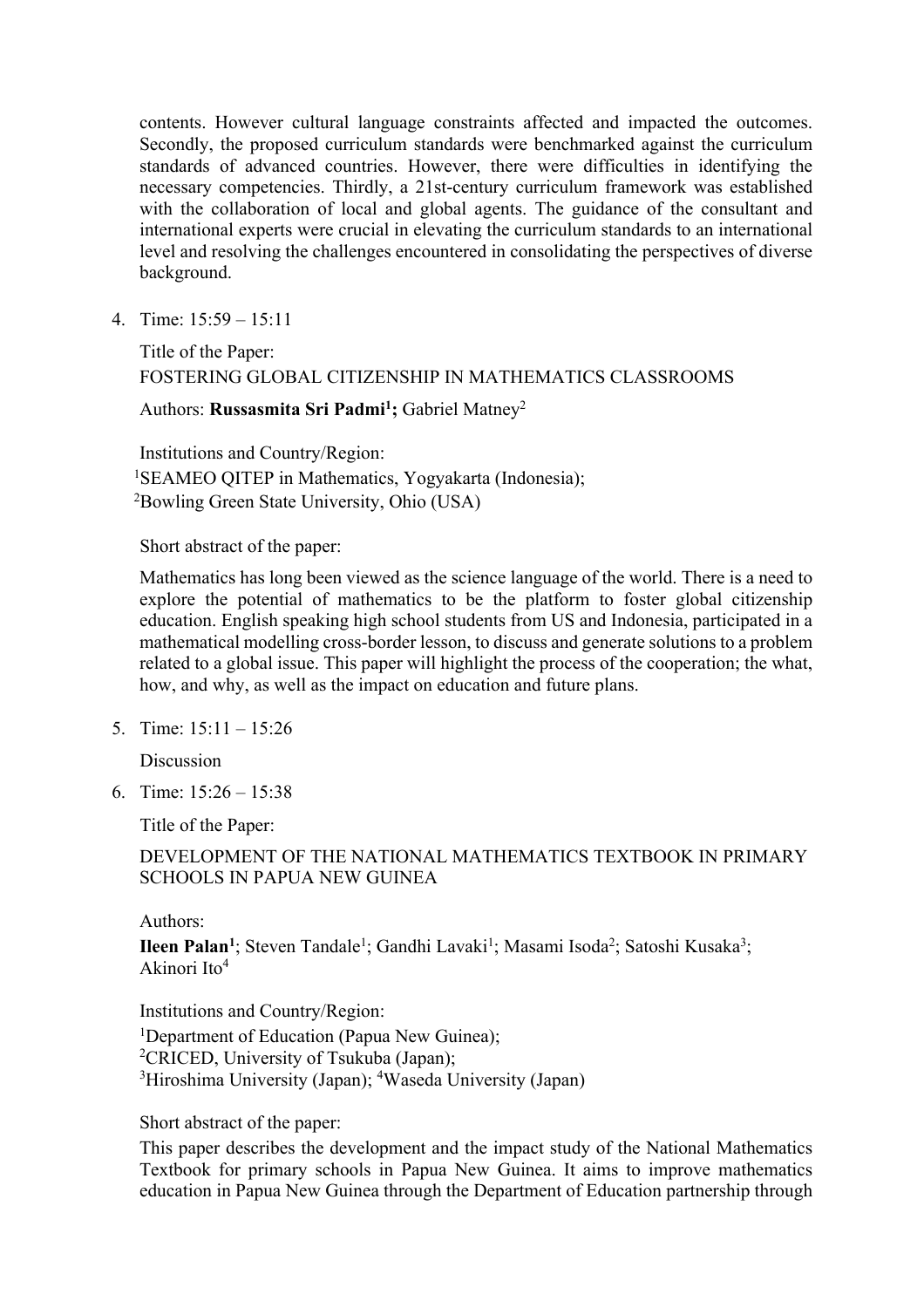the Project QUIS-ME with funding and technical support from the Government of Japan through the Japan International Cooperation Agency (JICA). This is the first time the development of the National Textbooks was undertaken by the Department of Education. The project formed the Mathematics working group consisting of curriculum officers and textbook writers who were teachers' and experts to develop the textbooks for a period of 3 years and 6 months. The unique and important process of the development emphasised the validation process. During the validation, the working group conducted an impact survey at schools. The results of the survey, revealed the effectiveness of the new textbooks that had been drafted and was proof that it utilises the best teaching and learning strategies from Japan to improve standards in Mathematics.

7. Time: 15:38 – 15:50

Title of the Paper:

### THE CHALLENGES OF IMPROVING MATHEMATICS EDUCATION THROUGH TRANSLATED TEXTBOOK

Authors: Lambas<sup>1</sup>; Masami Isoda<sup>2</sup>; Wahyudi<sup>3</sup>

Institutions and Country/Region:

<sup>1</sup>Center for Curriculum and Instruction, MOEC (Republic of Indonesia); <sup>2</sup>CRICED, University of Tsukuba (Japann); <sup>3</sup>SEAMEO, Bangkok (Thailand)

Short abstract of the paper:

This paper discusses the cooperation with CRICED, University of Tsukuba to produce the Indonesian edition of Japanese Mathematics Textbook to improve the teaching-learning in mathematical thinking. First, description about translating and adapting Japanese mathematics textbook for Primary and Junior High School into Bahasa Indonesia. Then, the description of textbook structure and discussion about mathematical thinking in the textbook. And last, a discussion about how to promote mathematical thinking in teachinglearning using the translated textbook in Indonesia schools, and discussion about how to empower mathematics teachers related to mathematical thinking.

8. Time: 15:50 – 16:02

Title of the Paper: DEVELOPING MATHEMATICAL THINKING THROUGH ROBOT PROGRAMMING

Authors: Wahid Yunianto<sup>1</sup>; Uki Rahmawati<sup>1</sup>, Masami Isoda<sup>2</sup>

Institutions and Country/Region

1 SEAMEO QITEP in Mathematics (Indonesia) <sup>2</sup>University of Tsukuba (Japan)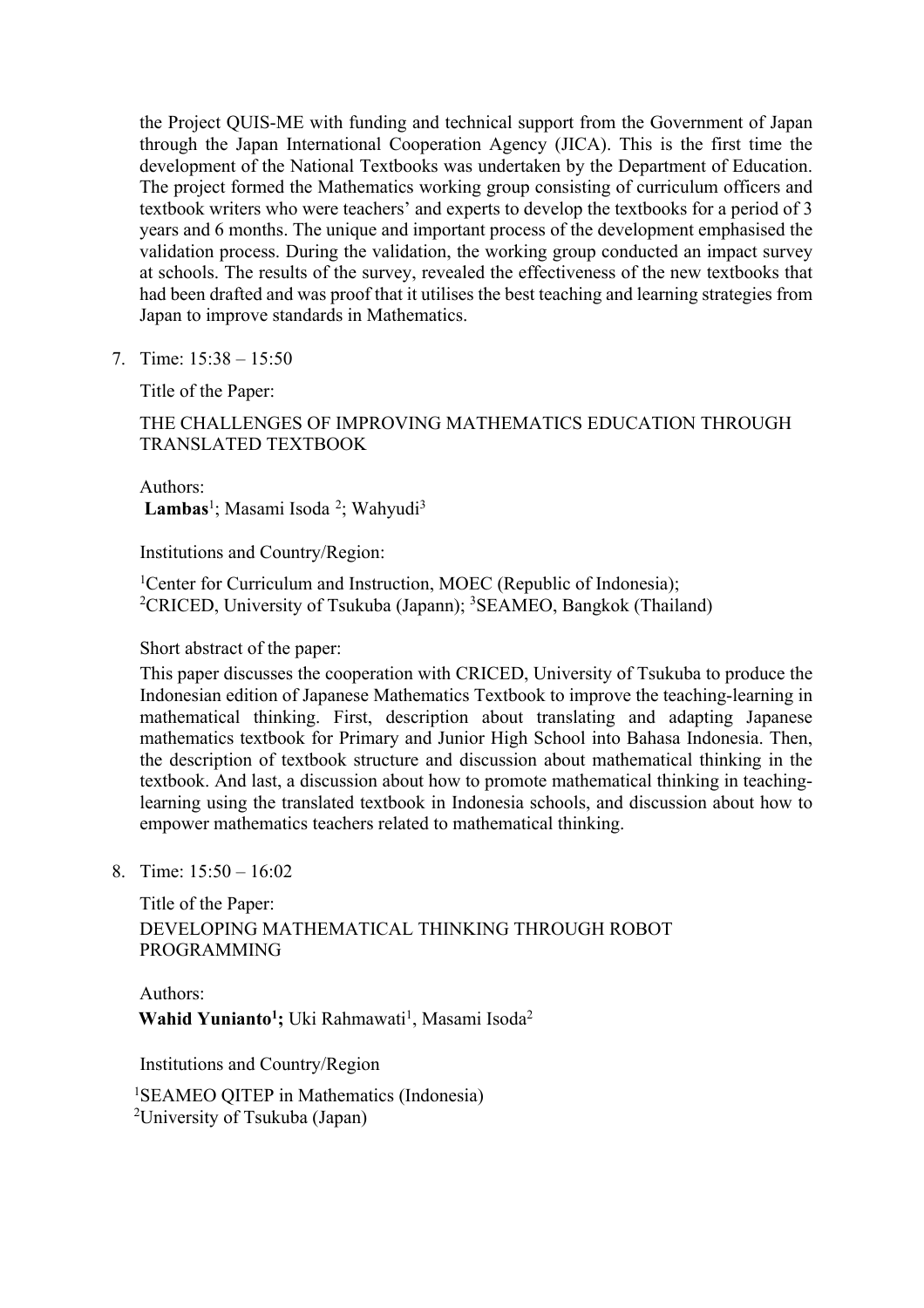Short abstract of the paper:

This report presents a training program for mathematics teachers to enhance students' mathematical thinking. To develop students' mathematical thinking, a collaboration project has been initiated through robot programming. Simple robotic media have been donated to SEAMEO QITEP in Mathematics. Mathematical thinking and process is one of the elements of mathematics SEA-BES CCRLS in Mathematics Framework for the 21st century. Thus, mathematics teachers have to be prepared for teaching and learning mathematics which support mathematical thinking. The SEAMEO QITEP in Mathematics running project consists of three stages; (1) introduction of robot programming to the trainers and staff, (2) the limit trial to teachers, and (3) the limit school trial. Even though the robot programming is potential to promote mathematical thinking; we still face some challenges.

9. Time: 16:02 – 16:14

Title of Paper:

AN ELECTRONIC ASSESSMENT WORKSHOP FOR 1ST & 2ND YEAR MATHEMATICS & STATISTICS COURSE LECTURERS FROM EAST AFRICAN UNIVERSITIES

Authors: **James Musyoka**; Michael Obiero; David Stern; Danny Parsons

Institutions and Country/Region

Maseno University (Kenya); IDEMS International

#### Short abstract of the paper:

This paper describes an initiative by mathematics and statistics lecturers at universities in East Africa to use electronic assessment in their teaching. The collaboration started on the back of a workshop about using electronic assessment for first- and second-year mathematics and statistics courses. Among the many systems, the participants were keen to learn the computer aided assessment system, STACK, because of its ability to provide instant and detailed feedback. This feedback encourages learning, and giving good feedback was identified as one of the major challenges facing East African universities.

10. Time:  $16:14 = 16:30$ 

Discussion

……………………………………….

**Session 2** (19:30-21:00 Beijing time, July 14<sup>th</sup>)

Chair: Masami Isoda

1. Time: 19:30 – 19:34

Welcome and Introduction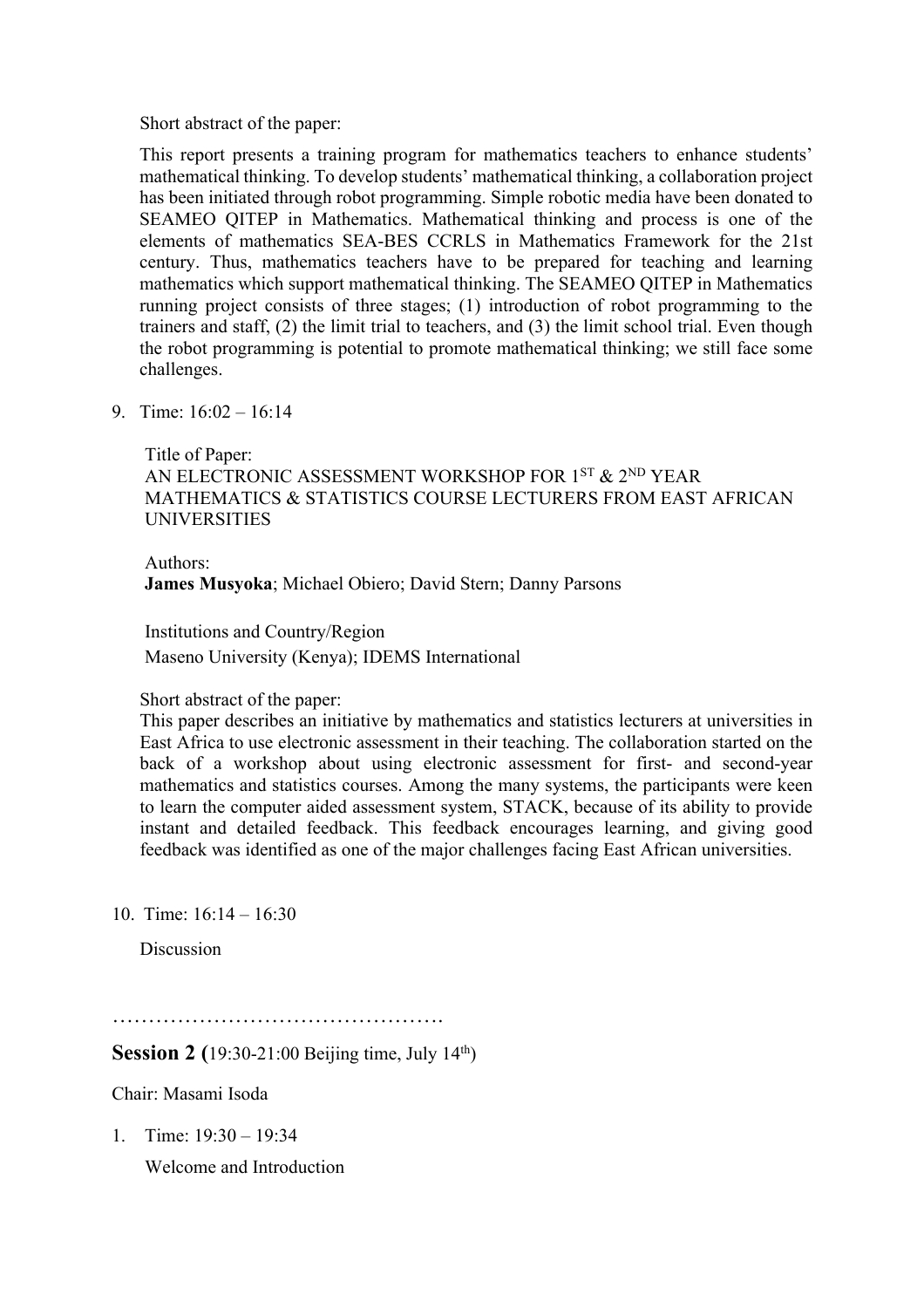2. Time: 19:34 – 19:47

Title of the Paper:

### UNDERTANDING NARRATIVES: A PATHWAY TOWARDS RESOLVING ISSUES AND CHALLENGES IN INTERNATIONAL COOPERATION IN MATHEMATICS EDUCATION

Authors: Ui Hock Cheah<sup>1</sup>; Masami Isoda<sup>2</sup> Institutions and Country/Region: <sup>1</sup>Penang Math Platform (Malaysia); <sup>2</sup> CRICED, University of Tsukuba (Japan)

Short abstract of the paper:

The ecosystem of international cooperation in mathematics education embodies a community where agents from various institutions and organizations interact. The complexity in this ecosystem has given rise to many issues which is the result of globalization as well the possible different agendas of the agents and the institutions from donor and recipient countries. In order to initiate a pathway to resolve these issues, it is necessary that the narratives and the voices of the agents at all the various levels be heard. This would go towards providing solutions that are relevant, practical, just and sustainable to the community. The aim of this paper is to initiate a framework in order to understand and uncover the dispositions in these narratives. This initial framework focuses on the dispositions in the narratives towards the various aspects of knowledge and beliefs of the agents: Views of self towards authority, views of knowledge, views of knowledge production, and views of management.

3. Time: 19:47 – 20:00

Title of the Paper:

APEC LESSON STUDY PROJECT (2006-2018) FOR MATHEMATICS EDUCATION AND AI ERA CURRICULUM PROJECT (2019- )

Authors: Masami Isoda<sup>1</sup>; Maitree Inprasitha<sup>2</sup>; Roberto Araya<sup>3</sup>; Sofian Tajul Arus<sup>4</sup>

Institutions and Country/Region: <sup>1</sup>University of Tsukuba (Japan); <sup>2</sup>Khon Kaen University (Thailand); <sup>3</sup>University of Chile (Chile); <sup>4</sup>Ministry of Education (Malaysia)

#### Short abstract of the paper:

This paper attempts to discuss the issues on curriculum development, teacher education, and community development in the APEC Lesson Study Project (2006-2018) and AI Curriculum Project (2019-). The first stage of the Lesson Study Project (2006-2011) focused on the innovation for mathematics education. Challenges were the establishment of the lesson study community. Four strategies were implemented and resulted in commendable outcomes of network and publications to enable the sustainable extension of the project. The second stage of the Project (2012-2015) focused on Emergency preparedness Education as a part of STEM and SDGs (ESD) Education. The theme is to develop unknown teaching material for modeling in collaboration with science. Challenges were the extension of the community to incorporate science education. The third stage of the Project (2016-2018) focused on Cross Border Lesson Study, which connected different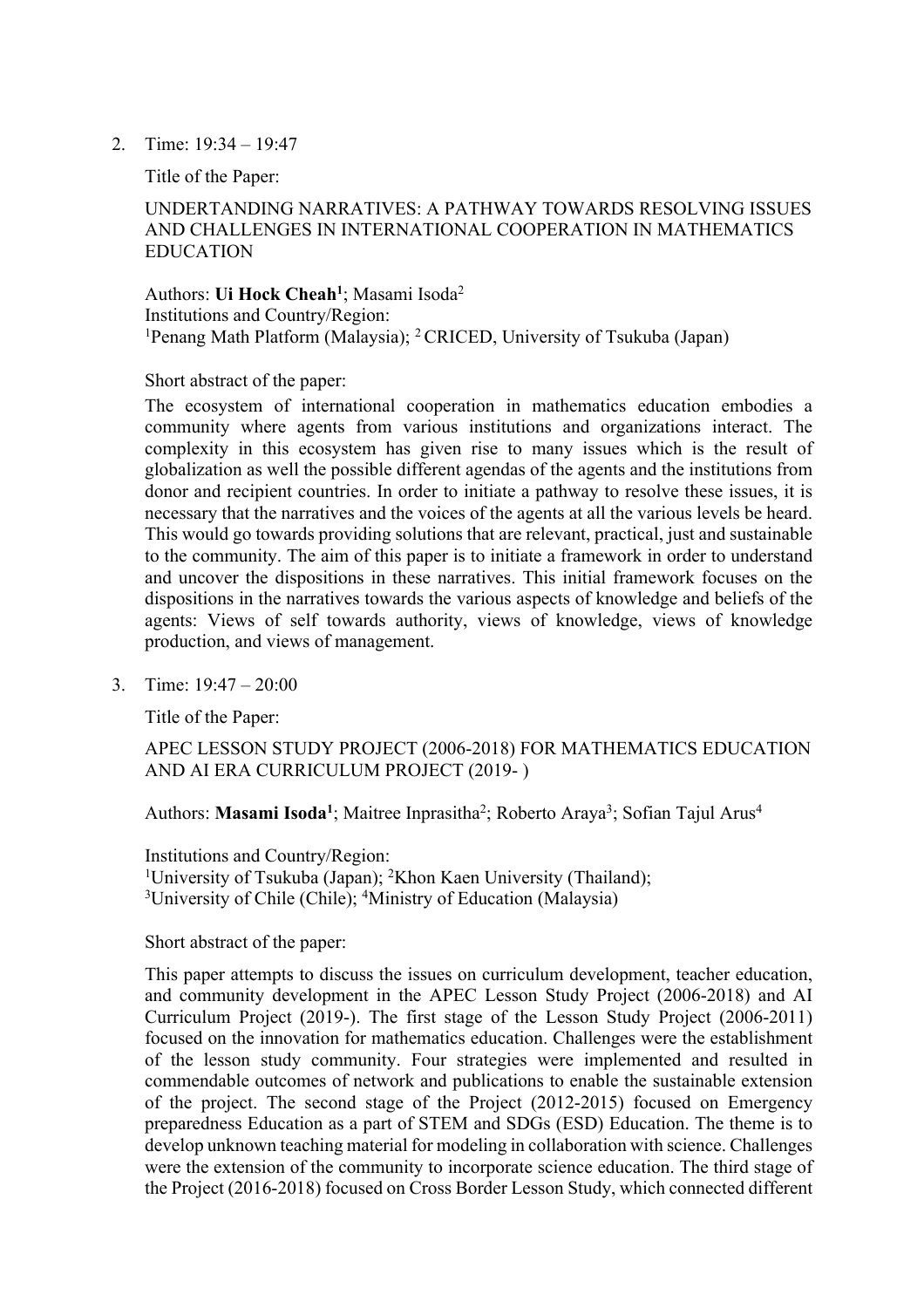economies' classroom by setting the tasks on the Energy Data Base in relation to SDGs and using Video Conference System. The challenges was a hidden variable in the Society. The Project InMside (2019-) is the succession project for AI.

4. Time: 20:00 – 20:13

Title of the Paper:

IMPROVING QUALITY AND CAPACITY OF MATHEMATICS EDUCATION IN MALAWI THROUGH COLLABORATION – LESSONS FROM A COLLABORATION BETWEEN UNIVERSITY OF MALAWI AND UNIVERSITY OF STAVANGER

#### Authors: Arne Jakobsen<sup>1</sup>; Mercy Kazima<sup>2</sup>

Institutions (to school/department/research center) and Country/Region: <sup>1</sup>University of Stavanger (Norway); <sup>2</sup>University of Malawi (Malawi)

Short abstract of the paper:

This paper reports from a five-year collaborative project in mathematics education between the University of Stavanger, Norway, and the University of Malawi, Malawi. The purpose of the project was to increase quality and capacity of mathematics education in Malawi. Our findings show that while the project increased quality and capacity of mathematics in Malawi, it was also beneficial for the Norwegian partners, in particular in the research component. Some of the challenges in such a north-south collaboration are also discussed, especially that of understanding each other's cultural context.

5. Time: 20:13 – 20:26

Discussion

6. Time: 20:26 – 20:39

Title of Paper:

INFORMAL INTERNATIONAL COLLABORATION AND ITS POTENTIALITIES: THE EXAMPLE OF GREMA

Authors: Bernadette Denys<sup>1</sup>; Jannick Trunkenwald<sup>2</sup>

Institutions and Country/Region:

<sup>1</sup>GREMA, IREM of Paris, Paris Diderot University (France) 2 GREMA, IREM of Paris, French High School, (Algiers)

Short abstract of the paper:

This article deals with potentialities of contextualized international collaboration in mathematics education. Starting from reflections made at ICME10, we first consider the question of objectives. We then describe an example of a network for international collaboration, along with its genesis. We also describe interactions between GREMA (Groupe de Réflexion sur l'Enseignement des Mathématiques en Afrique), a group which is part of IREM (Institut de Recherche sur l'Enseignement des Mathématiques) at the University of Paris-Diderot, and institutions in the Congo concerned with mathematics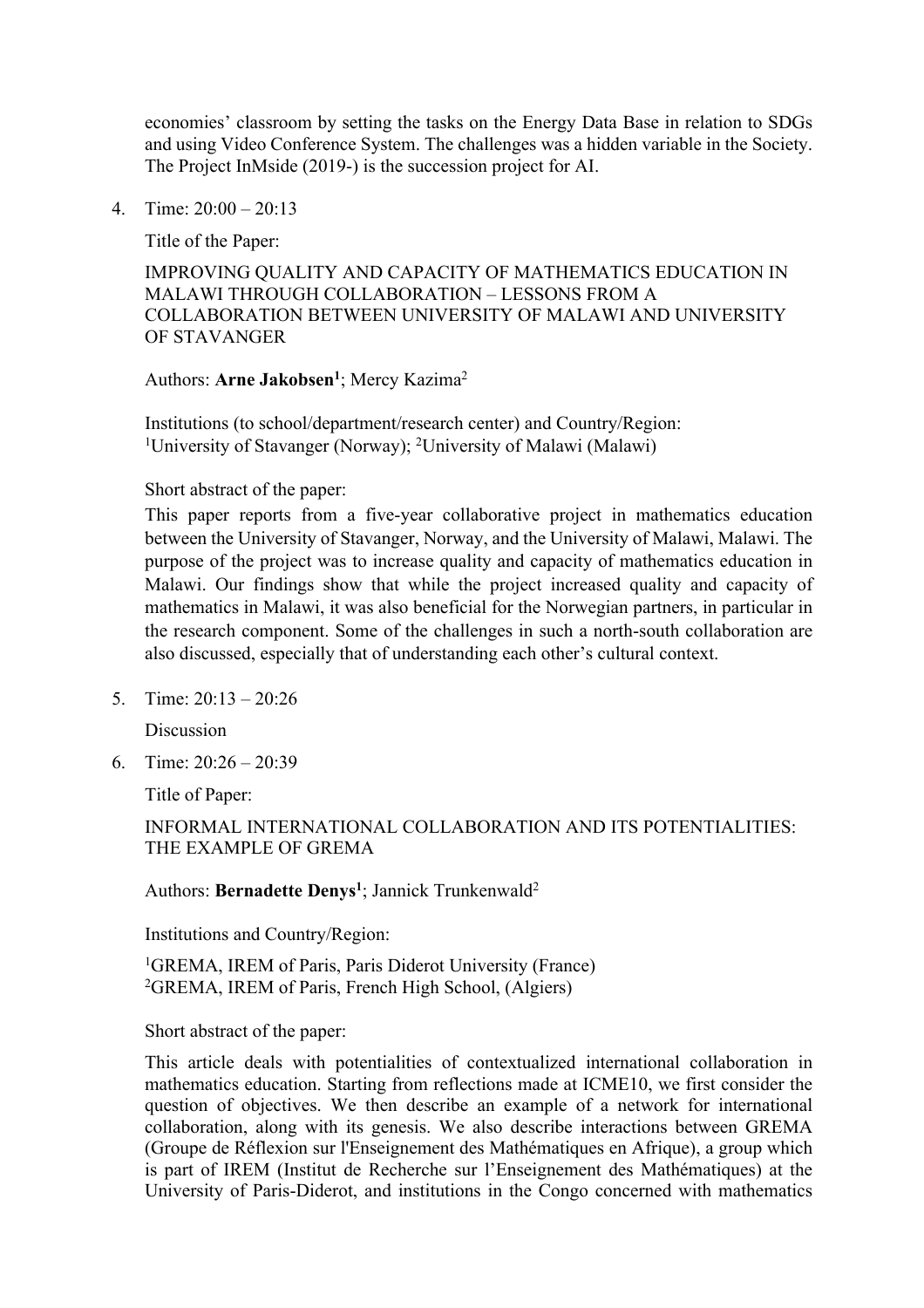education. We conclude with some common ideas and principles that seem to underlie the various networking activities, in support of isolated initiatives.

7. Time: 20.39 – 20.52

Title of Paper:

### CAPACITY DEVELOPMENT FOR MATHEMATICS TEACHING IN TANZANIA: A FOLLOW UP OF IMPACT ON PARTICIPANTS

Authors: Calvin Swai<sup>1</sup>; Joyce Mgombelo<sup>2</sup>; Andrew Binde<sup>1</sup>; Florence Glanfield<sup>3</sup>; Elaine Simmt<sup>3</sup>

Institutions and Country/Region: <sup>1</sup>University of Dodoma (Tanzania); <sup>2</sup>Brock University (Canada); <sup>3</sup>University of Alberta (Canada)

#### Short abstract of the paper:

Local actions for sustaining activities of an international mathematics education project are presented. Using data from in-depth interviews the authors outline a range of local actions that participants of the project undertook to improve the teaching of mathematics within and outside their local communities in Tanzania. The paper offers a discussion on how the actions sustain and expand activities of the development project.

8. Time: 20:52 – 21.00

**Discussion** 

………………………………………

**Session 3** (21:30-23:00 Beijing time, July 17<sup>th</sup>)

Chair: Bernadette Denys

1. Time: 21:30 –21:43

Title of Paper:

How El Salvador Improved Student Learning Achievement in Mathematics? A Principle Methodology of JICA Toward Achieving SDGS 4

Authors: **Norihiro Nishikata**

Institution and Country/Region: Japan International Cooperation Agency (JICA) (Japan

Short abstract of the paper:

The Ministry of Education of El Salvador has implemented the Project for the Improvement of Mathematics Teaching in Primary and Secondary Education; ESMATE, El Salvador Mathematics, (hereinafter called "ESMATE") in coordination with JICA' Technical Cooperation from 2015 to 2019. The strategy of project for improving learning achievement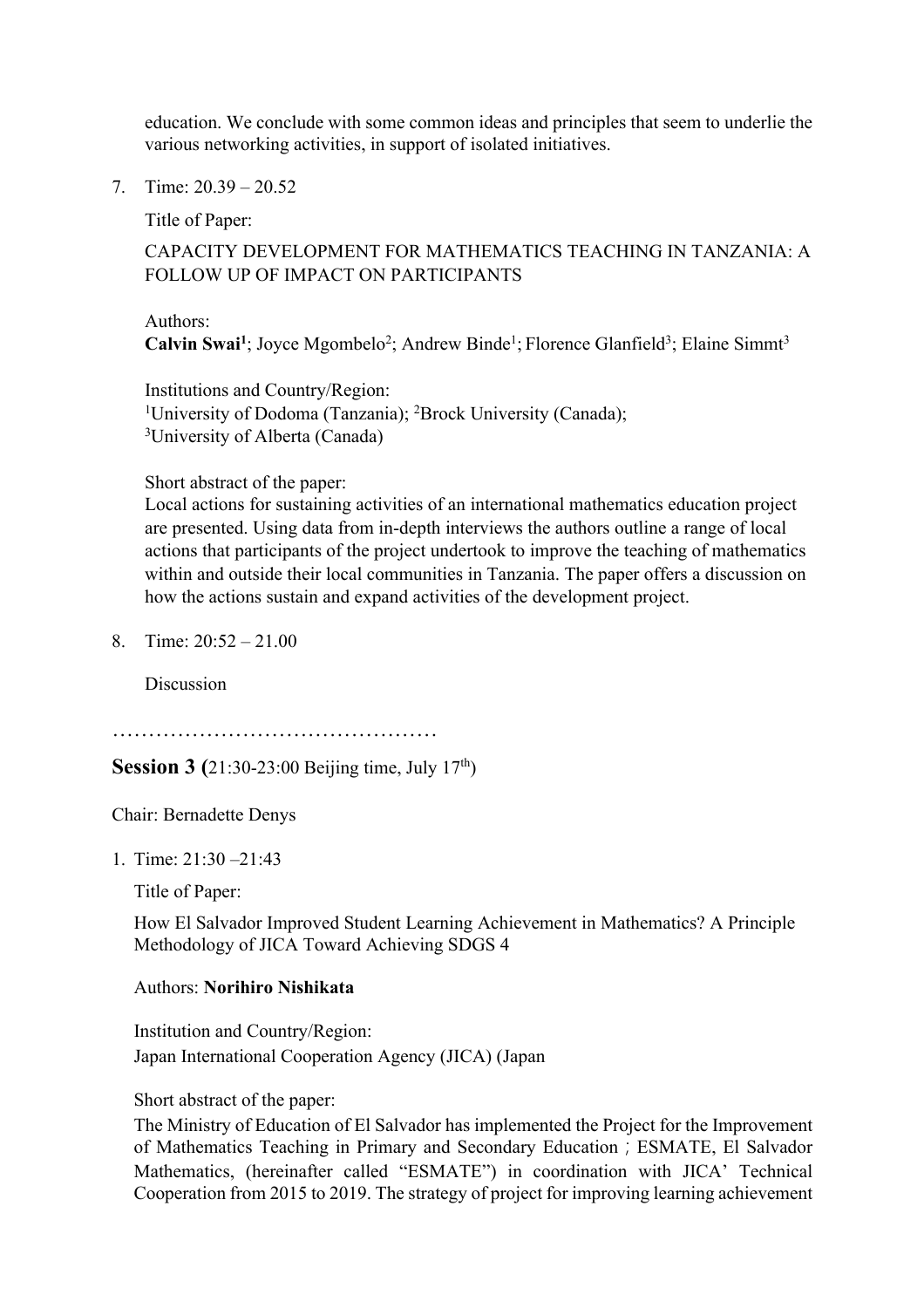in mathematics from first to eleventh grade consisted of three major components; (1) learning and teaching materials' development and their distribution on a nationwide scale, (2) quality assistance for learners and (3) an attempt to increase engaged learning time. The preliminary result of randomized controlled trial conducted in 2018 shows that the project impact on second grade students' math test score was 0.5 standard deviation (sd.), and 0.17 sd. on seventh grade student<sup>1</sup> (Maruyama, 2019)

2. Time: 21:43 – 21:56

Title of the Paper:

### THE DEVELOPMENT OF MATHEMATICS TEXTBOOKS IN MYANMAR: -UNDER THE CREATE PROJECT –

Authors: Takashi Itoh<sup>1</sup>; Isamu Imahori<sup>2</sup>; Koji Takahashi<sup>2</sup>

Institutions and Country/Region <sup>1</sup>Gunma University (Japan) 2 PADECO Co., Ltd. (Japan)

Short abstract of the paper:

The CREATE project has been implemented by the Japan International Cooperation Agency (JICA) since 2014, aiming at improving the primary education of Myanmar. While the project activities include developing the math curriculum and textbooks, this note explains how the new mathematics curriculum and textbooks have been designed and what changes have made in the primary mathematics education of Myanmar.

3. Time: 21:56 – 22:09

Title of Paper: IMPACT OF APEC LESSON STUDY PROJECT (2006-2018) IN CHILE

Authors: **Raimundo Olfos;** Soledad Estrella

Institutions and Country/Region: Pontifical Catholic University of Valparaíso. Institute of Mathematics (Chile)

### Short abstract of the paper:

The APEC Lesson Study Project was an opportunity to renew the teaching of Mathematics in Elementary Education. At first, as same contents of elementary math curriculum were redesigned according to international trends, teacher training changed same emphasis. APEC Lesson Study Project offers the opportunity to reflect how teachers teach mathematics and to understand what can be improved. Universities that prepare teachers by their own principles were interchanging their curriculum and they were changed in coherence as Asian countries, as it was understood through the APEC LESSON STUDY PROJECT. Actually, Lesson Study activities and Open lesson are accepted and promoting by teachers and authorities. Textbooks provided to the students in six first levels integrated ideas that were introduced in Chile by APEC LESSON STUDY PROJECT the last 10 years.